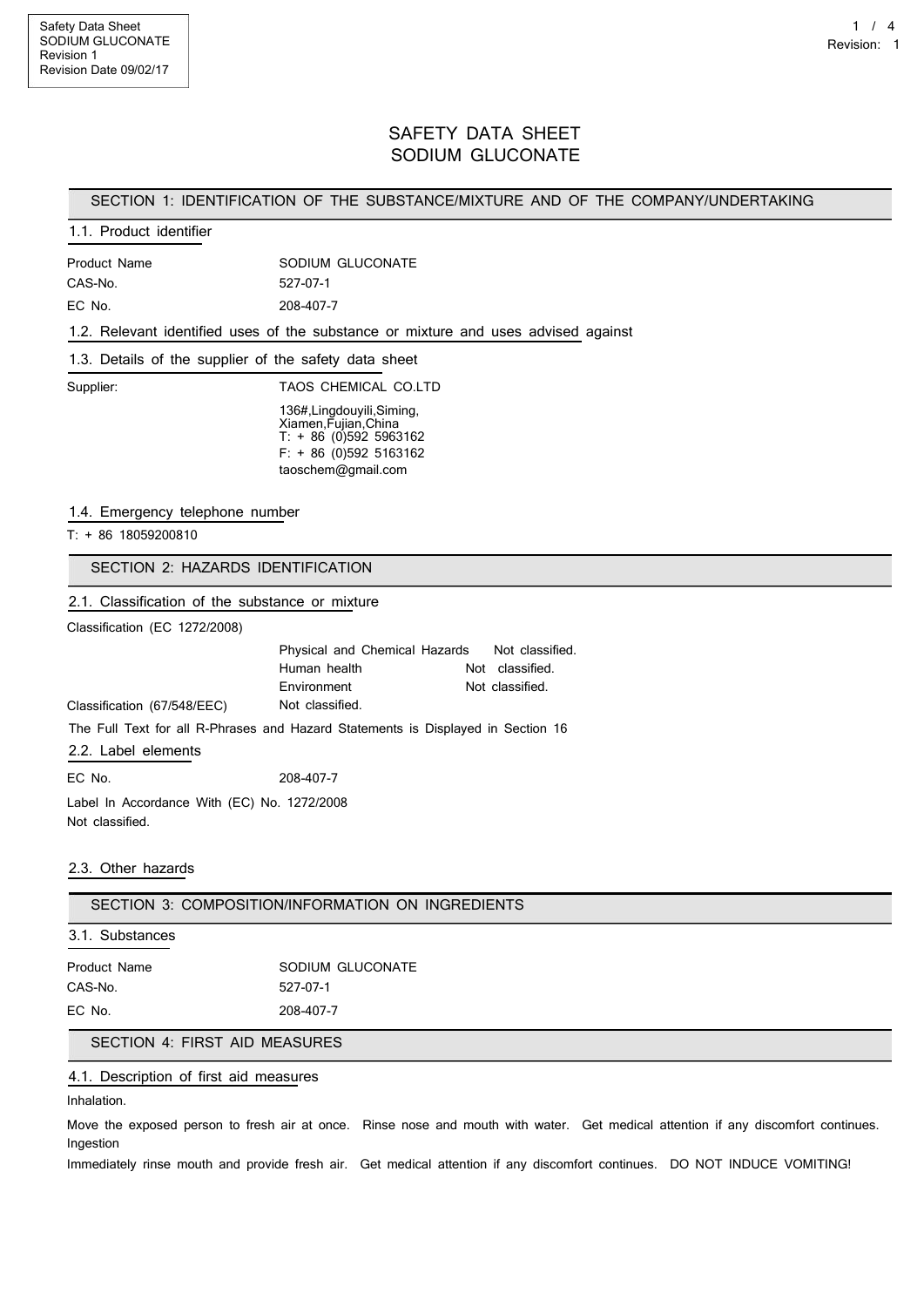# SODIUM GLUCONATE

Skin Contact

Remove affected person from source of contamination. Remove contaminated clothing. Wash the skin immediately with soap and water. Get medical attention if any discomfort continues.

Eye Contact

Make sure to remove any contact lenses from the eyes before rinsing. Promptly wash eyes with plenty of water while lifting the eye lids. Continue to rinse for at least 15 minutes. Get medical attention if any discomfort continues.

4.2. Most important symptoms and effects, both acute and delayed

4.3. Indication of any immediate medical attention and special treatment needed

### SECTION 5: FIREFIGHTING MEASURES

5.1. Extinguishing media

Extinguishing Media

This product is not flammable. Use fire-extinguishing media appropriate for surrounding materials.

5.2. Special hazards arising from the substance or mixture

Specific Hazards

When heated and in case of fire, irritating vapours/gases may be formed.

5.3. Advice for firefighters

#### Protective Measures In Fire

Selection of respiratory protection for fire fighting: follow the general fire precautions indicated in the workplace.

SECTION 6: ACCIDENTAL RELEASE MEASURES

6.1. Personal precautions, protective equipment and emergency procedures

Avoid inhalation of dust. Provide adequate ventilation.

#### 6.2. Environmental precautions

Prevent entry into drains.

6.3. Methods and material for containment and cleaning up

Avoid generation and spreading of dust. Shovel into dry containers. Cover and move the containers. Flush the area with water.

### 6.4. Reference to other sections

## SECTION 7: HANDLING AND STORAGE

### 7.1. Precautions for safe handling

Avoid spilling, skin and eye contact. Avoid handling which leads to dust formation. Provide good ventilation.

7.2. Conditions for safe storage, including any incompatibilities

Store in tightly closed original container in a dry, cool and well-ventilated place. Keep in original container.

7.3. Specific end use(s)

### SECTION 8: EXPOSURE CONTROLS/PERSONAL PROTECTION

#### 8.1. Control parameters

Ingredient Comments

WEL = Workplace Exposure Limits

8.2. Exposure controls

## Engineering Measures

Provide adequate ventilation. Observe occupational exposure limits and minimize the risk of inhalation of dust.

Respiratory Equipment

No specific recommendation made, but protection against nuisance dust must be used when the general level exceeds 10 mg/m3. Hand Protection

Use suitable protective gloves if risk of skin contact.

Eye Protection

Wear approved safety goggles.

Hygiene Measures

DO NOT SMOKE IN WORK AREA! Wash at the end of each work shift and before eating, smoking and using the toilet.Wash promptly if skin becomes contaminated.Promptly remove any clothing that becomes contaminated.When using do not eat,drink or smoke.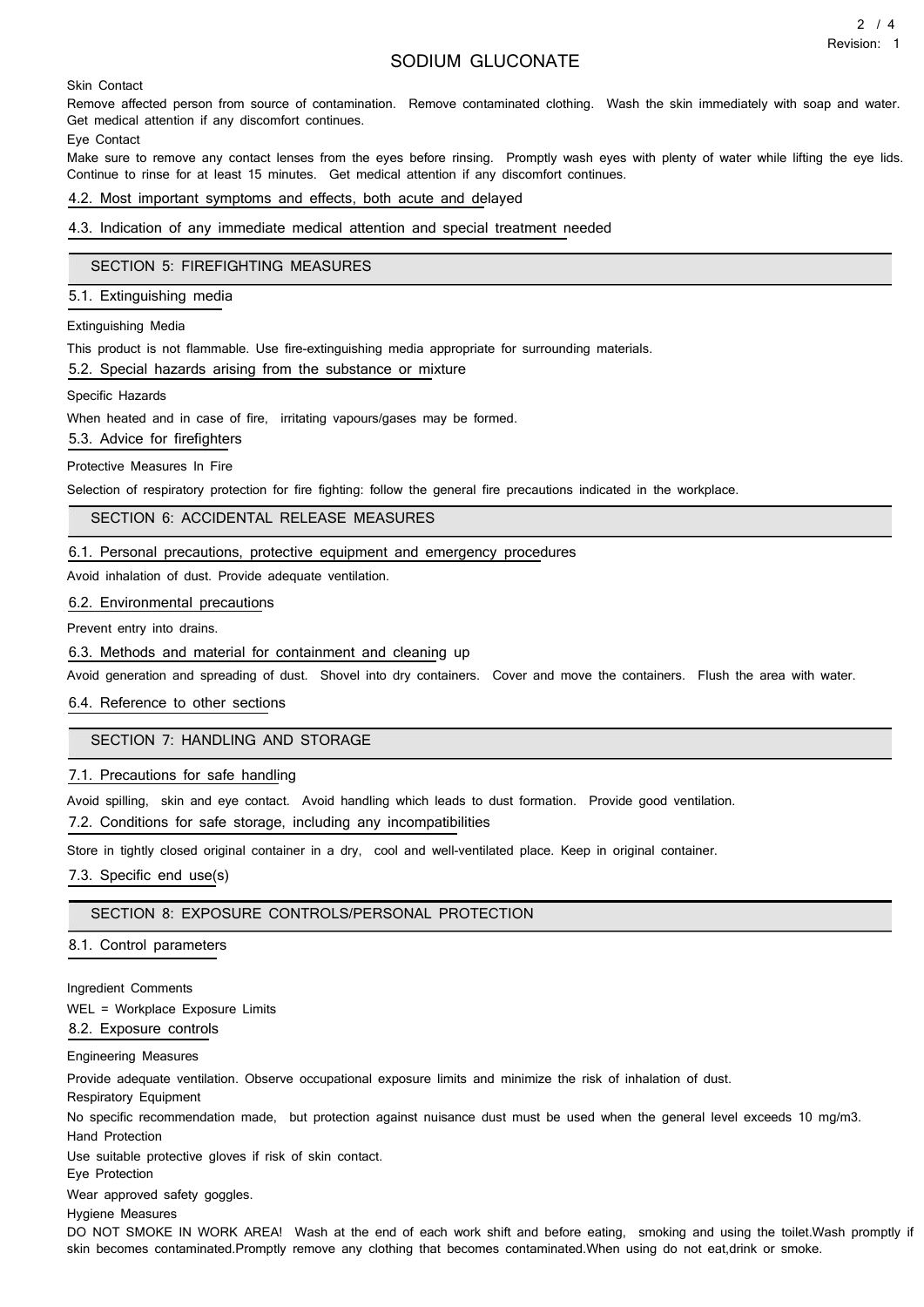# SECTION 9: PHYSICAL AND CHEMICAL PROPERTIES

### 9.1. Information on basic physical and chemical properties

| Appearance                 | Powder, dust      |  |
|----------------------------|-------------------|--|
| Colour                     | White Odour       |  |
|                            | Odourless         |  |
| Solubility                 | Soluble in water. |  |
| Melting Point (°C)         | 207               |  |
| pH-Value, Diluted Solution | $6.5 - 8.0$       |  |

### 9.2. Other information

SECTION 10: STABILITY AND REACTIVITY

## 10.1. Reactivity

10.2. Chemical stability

10.3. Possibility of hazardous reactions

10.4. Conditions to avoid

Avoid excessive heat for prolonged periods of time.

10.5. Incompatible materials

Materials To Avoid

Strong oxidising substances.

10.6. Hazardous decomposition products

When heated, vapours/gases hazardous to health may be formed. Carbon monoxide (CO). Carbon dioxide (CO2).

SECTION 11: TOXICOLOGICAL INFORMATION

#### 11.1. Information on toxicological effects

Inhalation

Dust in high concentrations may irritate the respiratory system. Ingestion. May cause discomfort if swallowed. Skin Contact Powder may irritate skin. Eye Contact Particles in the eyes may cause irritation and smarting.

# SECTION 12: ECOLOGICAL INFORMATION

Ecotoxicity:

Not regarded as dangerous for the environment.

12.1. Toxicity

### 12.2. Persistence and degradability

12.3. Bioaccumulative potential

12.4. Mobility in soil

## 12.5. Results of PBT and vPvB assessment

12.6. Other adverse effects

# SECTION 13: DISPOSAL CONSIDERATIONS

13.1. Waste treatment methods

Dispose of waste and residues in accordance with local authority requirements.

SECTION 14: TRANSPORT INFORMATION